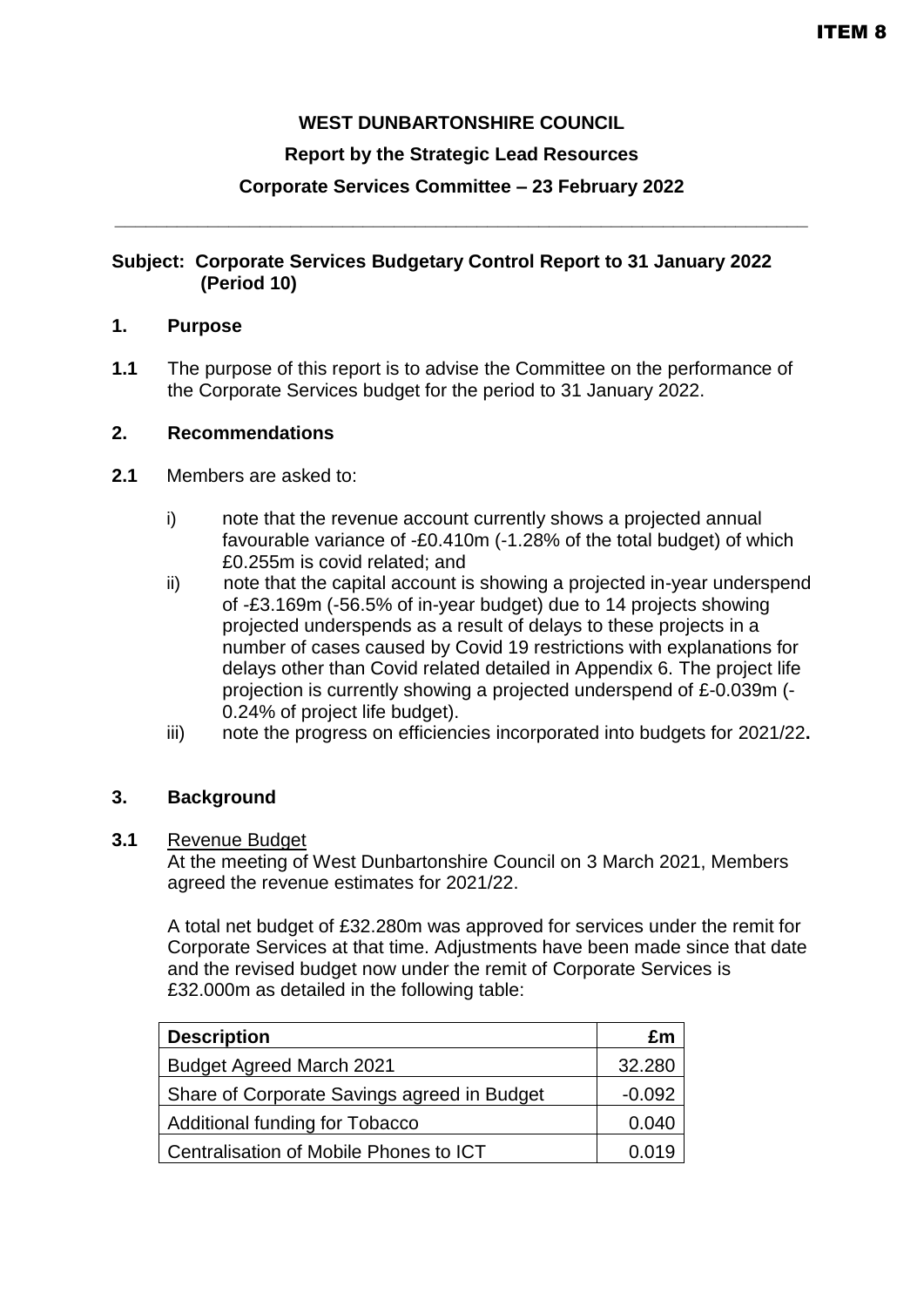| <b>Recurring Variances Annual Exercise</b> | $-0.247$ |
|--------------------------------------------|----------|
|                                            | 32,000   |

# **3.2** Capital Budget

At the meeting of Council on 4 March 2021, Members also agreed the updated 10 year General Services Capital Plan for 2021/2022 to 2030/31. The next three years from 2021/22 to 2023/24 have been approved in detail with the remaining 7 years being indicative at this stage. The total project life budget approved for projects that have either commenced or are due to commence in that period total for Corporate Services was £16.305m.

# **4. Main Issues**

# Revenue Budget

- **4.1** The summary report at Appendix 1 identifies a projected annual favourable variance (underspend) of -£0.410m (-1.28% of the total budget), offset by £0.255m due to the currently projected impact of covid, the underlying favourable variance is therefore £0.664m. (-2.08%). The covid impact projection is based upon a range of assumptions as to how services will restart over the remainder of this financial year. Detailed service reports are attached as Appendix 2.
- **4.2** There are thirteen projected annual variances in excess of £0.050m. Notes on these variances are highlighted and noted within Appendix 3, with additional information on action being taken to minimise or mitigate overspends where possible.
- **4.3** Although the report indicates that expenditure is favourable in comparison to that anticipated during the budget exercise, the present variance should be viewed in the knowledge that there are a number of variable factors which could arise between now and 31 March and which could affect the year end results.

# Capital Budget

**4.4** Appendices 5 to 7 highlight 14 projects as showing an in-year underspend and 10 projects on target. The overall Corporate Services programme summary report at Appendix 5 shows that there is a projected £3.169m (19.4% of the total programmed budget) to be re-phased in future years.

There are five significant variances within the Capital Budget, these are shown in the following table. See Appendix 6 for more details.

| Project                  | Variance<br>£m |
|--------------------------|----------------|
| Heritage Capital Fund    | $-1.713$       |
| ICT Security & DR        | $-0.500$       |
| <b>ICT Modernisation</b> | $-0.403$       |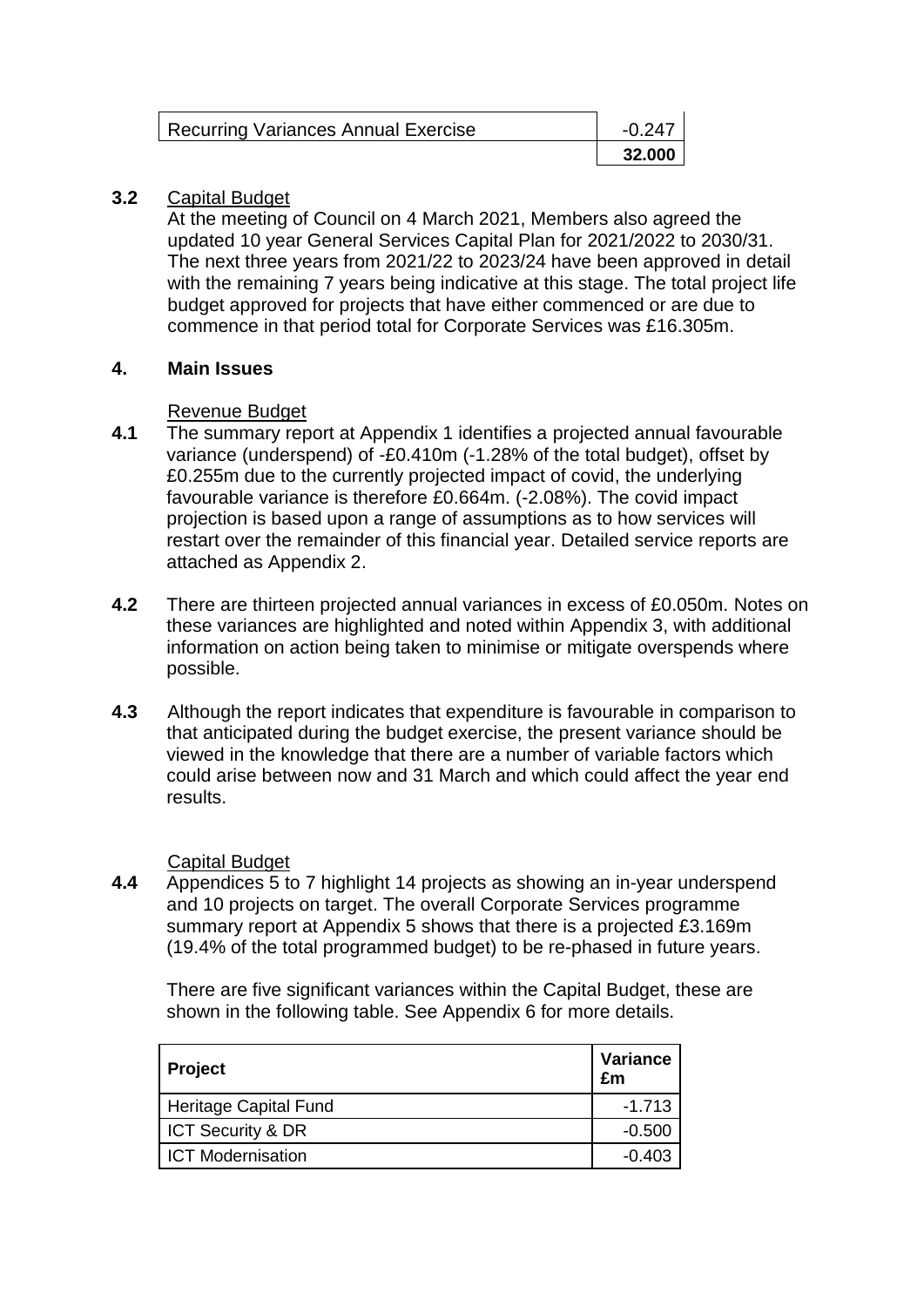| Transformation of Libraries and Museums   | $-0.200$ |
|-------------------------------------------|----------|
| <b>Education Software Licence Refresh</b> | -0.058   |

# **5. People Implications**

**5.1** There are no people implications.

# **6. Financial and Procurement Implications**

- **6.1** Other than the financial position noted above, there are no financial or procurement implications from this budgetary control report.
- **6.2** Agreed management adjustments for 2021/22 are monitored with current indications being that the saving of £0.197m will be achieved (see Appendix 4).

# **7. Risk Analysis**

**7.1** The main financial risks to the ongoing financial position relate to unforeseen costs being identified between now and the end of the financial year. This can affect all service areas

#### **8. Equalities Impact Assessment (EIA)**

**8.1** No equalities impact assessment was required in relation to this report.

#### **9. Consultation**

**9.1** All services involved in delivering the revenue and capital budgets have been consulted in the compilation of this report.

# **10. Strategic Assessment**

**10.1** Proper budgetary control and sound financial practice are cornerstones of good governance and support Council and officers to pursue the 5 strategic priorities of the Council's Strategic Plan. This report forms part of the financial governance of the Council.

\_\_\_\_\_\_\_\_\_\_\_\_\_\_\_\_\_\_